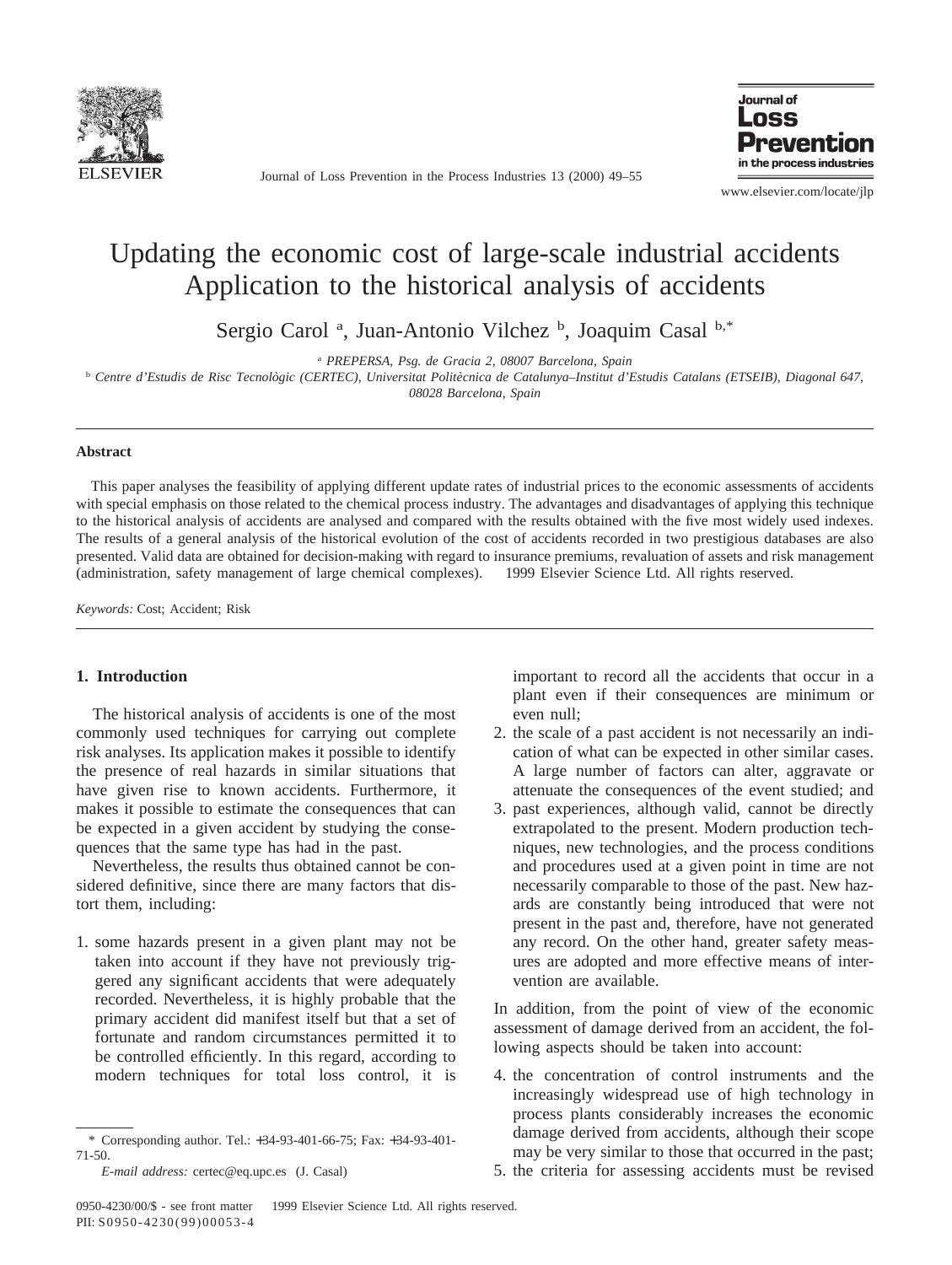and assumed with caution since currently many factors come into play that were unknown before, such as the analysis and testing of equipment to verify the absence of damage or proper repair after an accident, environmental reparation requirements (clean up) after an industrial accident, increase in the productivity ratio of the equipment, etc. Any assessment of an accident based on past experiences will always have to take an update factor in this regard into account; and

6. if losses for plant downtime were considered, and taking into account that the productivity of modern facilities is much higher than their equivalents in the past, it is not enough to simply update the economic amount for the losses due to downtime, but rather the value of this loss must be updated with the corresponding productivity factor.

After taking all of this into consideration, it is evident that any measure that tends to lessen the discrepancies that exist between information from the past and current reality will contribute to obtaining more accurate and valid predictions. Thus, updating accident costs can allow a much more realistic and accurate economic estimate of the damage that can be expected in a given accident scenario.

Numerous update indexes<sup>1</sup> are published periodically and, since the information available about the economic scope of damage is very limited, any one of them is, a priori, applicable. This paper aims to analyse the feasibility of this application and, if applicable, establish the criteria considered optimum for its use in this field.

#### **2. Application methodology**

A cost update index is a value indexed to time which makes it possible, if we know a cost at a given time,  $t_0$ , to estimate the cost at time  $t_1$  by simply multiplying the original value by the ratio between the current value of the index and the value applicable at the initial time. This procedure can be expressed as:

$$
C_1 \approx C_0 \frac{I_1}{I_0},\tag{1}
$$

where:

| $C_{1}$ | cost at time 1;            |
|---------|----------------------------|
| $C_0$   | cost at time 0;            |
| $I_{1}$ | index value at time 1: and |
| $I_0$   | index value at time 0.     |

<sup>1</sup> The American Association of Cost Engineers in its Cost Engineers' Notebook (1989) mentions 28 indexes for the USA and Canada and a similar number for other countries.

In any case, the objective is merely to estimate the current cost, and thus figures can sometimes diverge very significantly.

#### **3. Description of the indexes considered**

This study considers the following indexes, since they are the most widely used in the process chemical industry: Marshall and Stevens Equipment Indexes (M&S) (Stevens, 1947), Chemical Engineering Plant Cost Index (CEPC) (Arnold & Chilton, 1963; Kohn, 1978; Matley, 1985; Chilton 1959, 1966; Norden, 1969; Thorsen, 1972; Ricci, 1975), the Engineering News-Record Construction Cost Index and Building Cost Index (ENR-CCI and ENR-BC1) (Engineering News-Record, 1988) and the Nelson Farrar Refinery Construction Cost Index (NFCC) (Oil and Gas Journal, 1985).

The Marshall Index, known as Marshall & Stevens, was created in 1937 and provides reference indexes from 1913 (base 100 in 1926). Though not specific to the chemical industry, the index relating to the process industry considers eight sectors with the following proportions: Chemical, 48%; Petroleum, 22%; Paper, 10%; Rubber–plastics, 8%; Paint, 5%; Glass, 3%; Cement, 2%; Clay products, 2%. It can be observed that 70% of this index is based on the chemical or petroleum industries, so it is sufficiently significant for this type of activity. It takes into account the cost of machinery, installation costs, tools, facilities, office furniture and complementary equipment.

The Chemical Engineering Plant Cost Index started in 1963 and provides indexed values starting in 1947. It is specific to the process chemical industry and its main components are: Equipment and machinery, 61%; Construction and installation costs, 22%; Buildings and materials (including labour cost), 7%; and Engineering and supervision, 10%.

The indexes published by the Engineering News-Record, the Construction Cost Index and the Building Cost Index, are applicable to general construction costs and, therefore, are not specific. The main difference between them is labour cost, which is 200 h for the former and 68.38 h for the latter. Moreover, its estimation is based on the average price in 20 United States cities of the following items: 2500 lb of structural steel, 1088 fbm of wood and 2256 lb of cement. Data are available from 1908 onwards.

The Nelson Farrar Refinery Construction Cost Index is specific to the petroleum industry and takes into account the following components: 30% skilled labour, 30% unskilled labour, 20% iron and steel, 8% sundry construction materials and 12% for complementary equipment.

Fig. 1 shows the evolution of these indexes from 1913